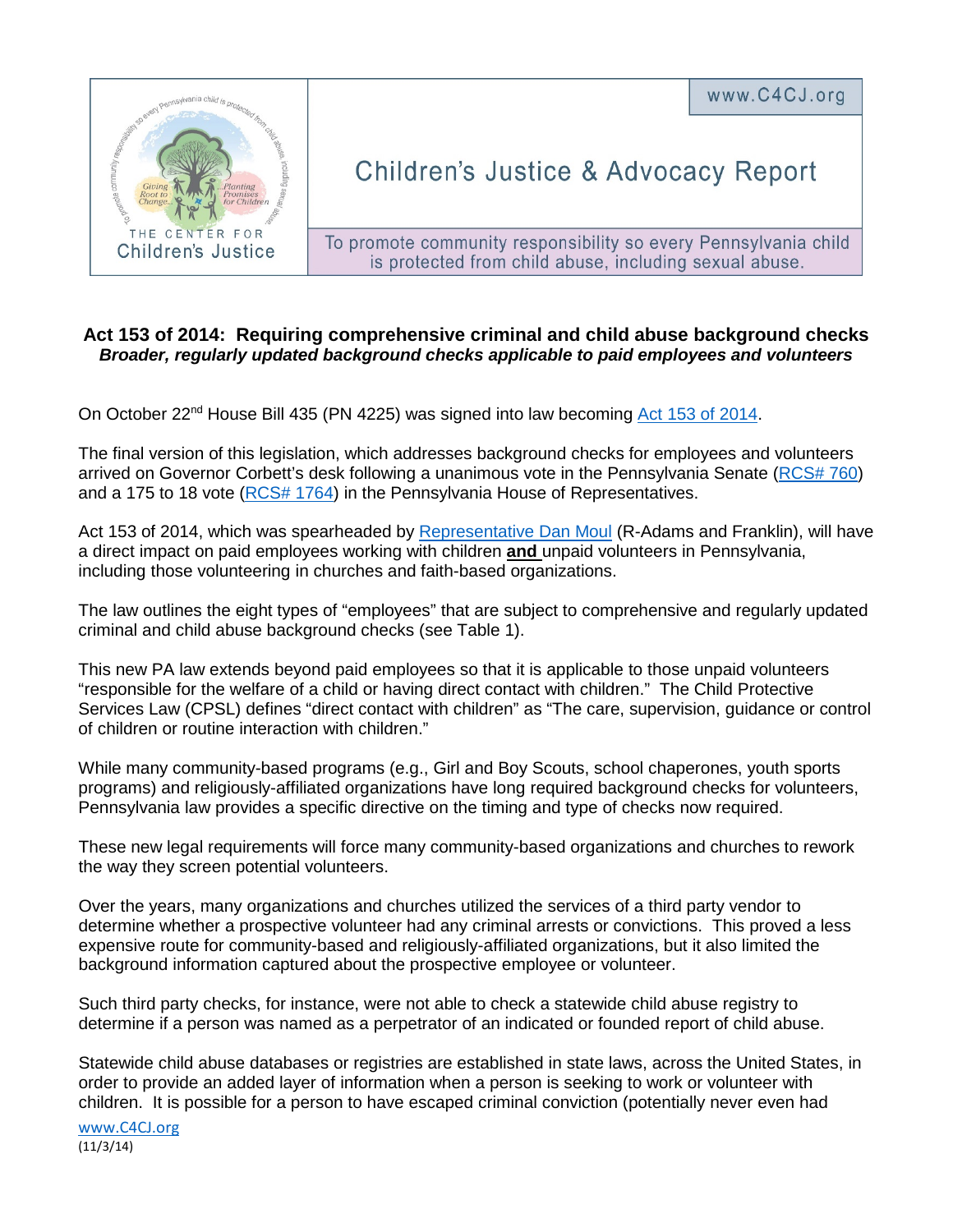criminal charges filed), but still have been determined to be a perpetrator of child abuse following a child abuse investigation was completed by child welfare authorities either alone or jointly with law enforcement. Certain cases like child sexual abuse (e.g. involving younger children who are less verbal) may result in a person being placed on the child abuse registry as a perpetrator of child abuse, even if they were not criminally convicted.

This confidential child abuse database/registry is not made available to the public. It is accessible to certain limited parties during the course of future investigations (e.g., law enforcement) or toward determining a person's suitability as an employee of volunteer in a child-serving setting.

Going forward, PA law will now require that prospective employees and volunteers obtain the following background checks:

- 1. **Criminal History Record Information obtained from the PA State Police** (\$10 fee)
- 2. **Child Abuse Clearance obtained through the PA Department of Public Welfare** (now known as the Department of Human Services) certifying if the applicant is named in the statewide database "as the alleged perpetrator in a pending child abuse investigation or as the perpetrator of a founded report or indicated report" of child abuse. (\$10 fee)
- 3. **Federal Criminal History Record Information obtained by submitting a full set of fingerprints to the PA State Police or its authorized agent for submission to the Federal Bureau of Investigation** "for the purpose of verifying the identity of the applicant and obtaining a current record of any criminal arrests and convictions." (\$28.75 fee)

Certain volunteers (those living in PA consistently for ten years) can be exempted from the Federal Criminal History Record Information check (#3 above).

In the wake of the new PA law, there is some misunderstanding that churches, for example, are exempt from the comprehensive (and regularly updated) background checks for volunteers.

Beyond reading the actual language of Act 153, the Fiscal Note accompanying House Bill 435 released by The Pennsylvania House Committee on Appropriations is instructive. In its legislative analysis, Committee staff wrote: "Adults applying for an unpaid position as a volunteer responsible for the welfare of a child or having direct contact with children will be required to submit the FBI, State Police and DPW clearances unless the person has been a PA resident for the entirety of the previous ten-year period or swears or affirms in writing that the prospective volunteer is not disqualified from service or has not been convicted of a similar offense in another jurisdiction, then only the State Police and DPW clearances are required."

This updated PA law did not include exemptions for volunteers, in any particular program or organization. Instead, it will be consistently applied to all volunteers "responsible for the welfare of a child or having direct contact with children."

In addition, for the time being, House Bill 435 did not alter the CPSL with regard to "grounds for denying employment or participation in a program, activity or service."<sup>[1](#page-1-0)</sup> The CPSL outlines what constitutes grounds for denying employment or becoming a volunteer with children. A person is to be barred from working or volunteering with children under any of the following circumstances:

 $\overline{a}$ 

<span id="page-1-0"></span> $1$  The CPSL defines a Program, Service or Activity as "A public or private educational, athletic or other pursuit in which children participate. The term includes, but is not limited to, the following: (1) A youth camp or program, (2) A recreational camp or program, (3) A sports or athletic program, (4) An outreach program, (5) An enrichment program, or (6) A troop, club or similar organization."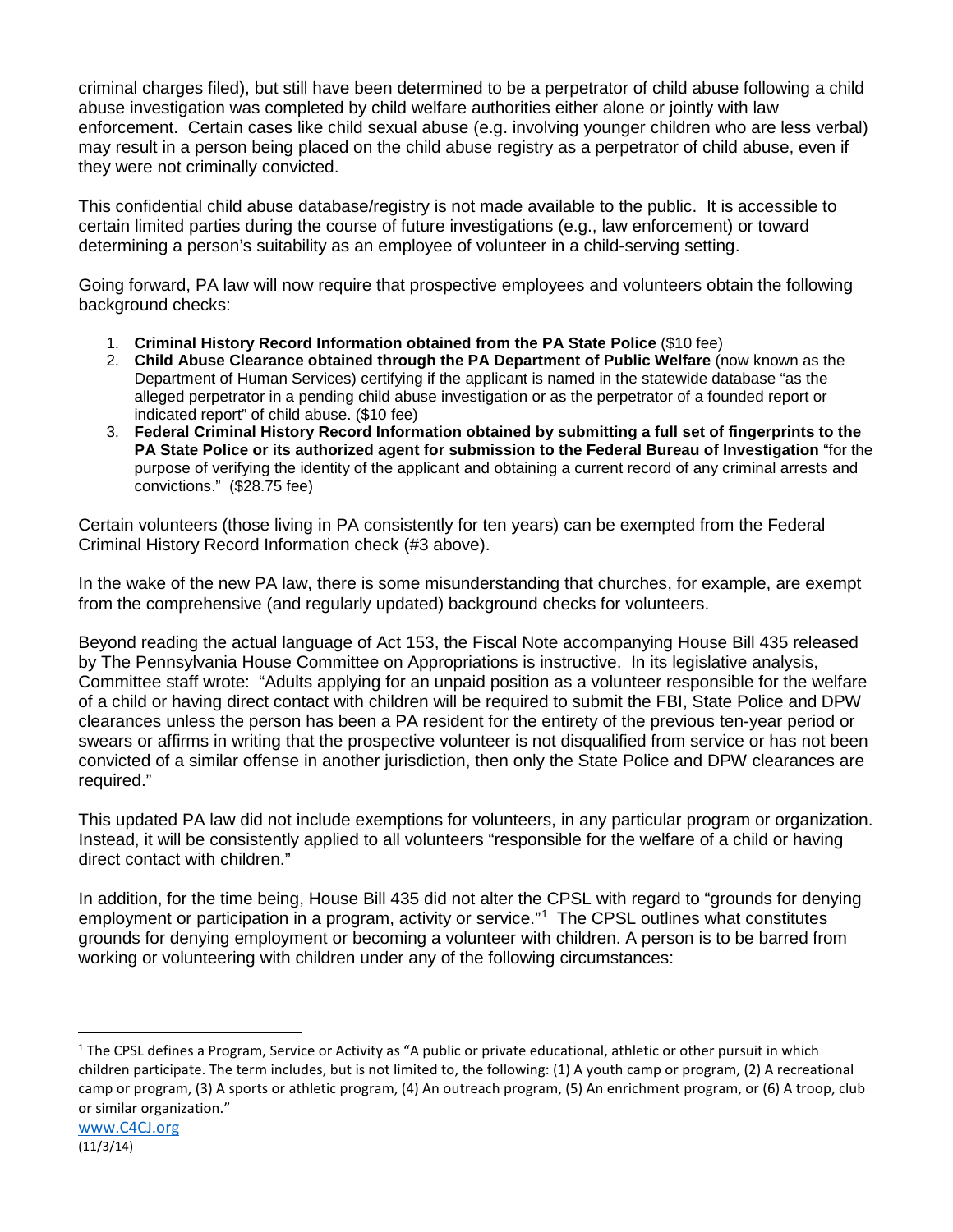- 1. The person is "named in the statewide database maintained by the Department of Human Services (formerly Department of Public Welfare) as the perpetrator of a founded child abuse report committed within the five-year period immediately preceding verification.
- 2. The applicant has been convicted of "one or more of the following offenses under Title 18 (relating to crimes and offenses) or an equivalent crime under Federal law or the law of another state":
	- $\triangleright$  Chapter 25 (relating to criminal homicide).
	- $\triangleright$  Section 2702 (relating to aggravated assault).
	- $\triangleright$  Section 2709.1 (relating to stalking).
	- $\triangleright$  Section 2901 (relating to kidnapping).
	- $\triangleright$  Section 2902 (relating to unlawful restraint).
	- $\triangleright$  Section 3121 (relating to rape).
	- $\triangleright$  Section 3122.1 (relating to statutory sexual assault).
	- $\triangleright$  Section 3123 (relating to involuntary deviate sexual intercourse).
	- $\triangleright$  Section 3124.1 (relating to sexual assault).
	- $\triangleright$  Section 3125 (relating to aggravated indecent assault).
	- $\triangleright$  Section 3126 (relating to indecent assault).
	- $\triangleright$  Section 3127 (relating to indecent exposure).
	- $\triangleright$  Section 4302 (relating to incest).
	- $\triangleright$  Section 4303 (relating to concealing death of child).
	- $\triangleright$  Section 4304 (relating to endangering welfare of children).
	- $\triangleright$  Section 4305 (relating to dealing in infant children).
	- $\triangleright$  A felony offense under section 5902(b) (relating to prostitution and related offenses).
	- $\triangleright$  Section 5903(c) or (d) (relating to obscene and other sexual materials and performances).
	- $\triangleright$  Section 6301 (relating to corruption of minors).
	- $\triangleright$  Section 6312 (relating to sexual abuse of children).
	- $\triangleright$  The attempt, solicitation or conspiracy to commit any of the offenses set forth in this paragraph.
- 3. The applicant has been convicted of a felony offense under the act of April 14, 1972 (P.L.233, No.64), known as The Controlled Substance, Drug, Device and Cosmetic Act, committed within the five-year period immediately preceding verification.

House Bill 435 took much longer than most child protection bills to reach Governor Corbett's desk, in part, because of outstanding concerns about what should prove a disqualifier for employment or volunteering with children.

In the end, lawmakers directed the Department of Human Services (DHS), Department of Education (PDE) and the PA Commission on Crime and Delinquency (PCCD) to "analyze and make recommendations on employment bans for those having contact with children in the Commonwealth." This collaborative study must offer recommendations on changes in permanent and temporary employment bans and the appeals process. This report is due to the PA General Assembly no later than December 31, 2015.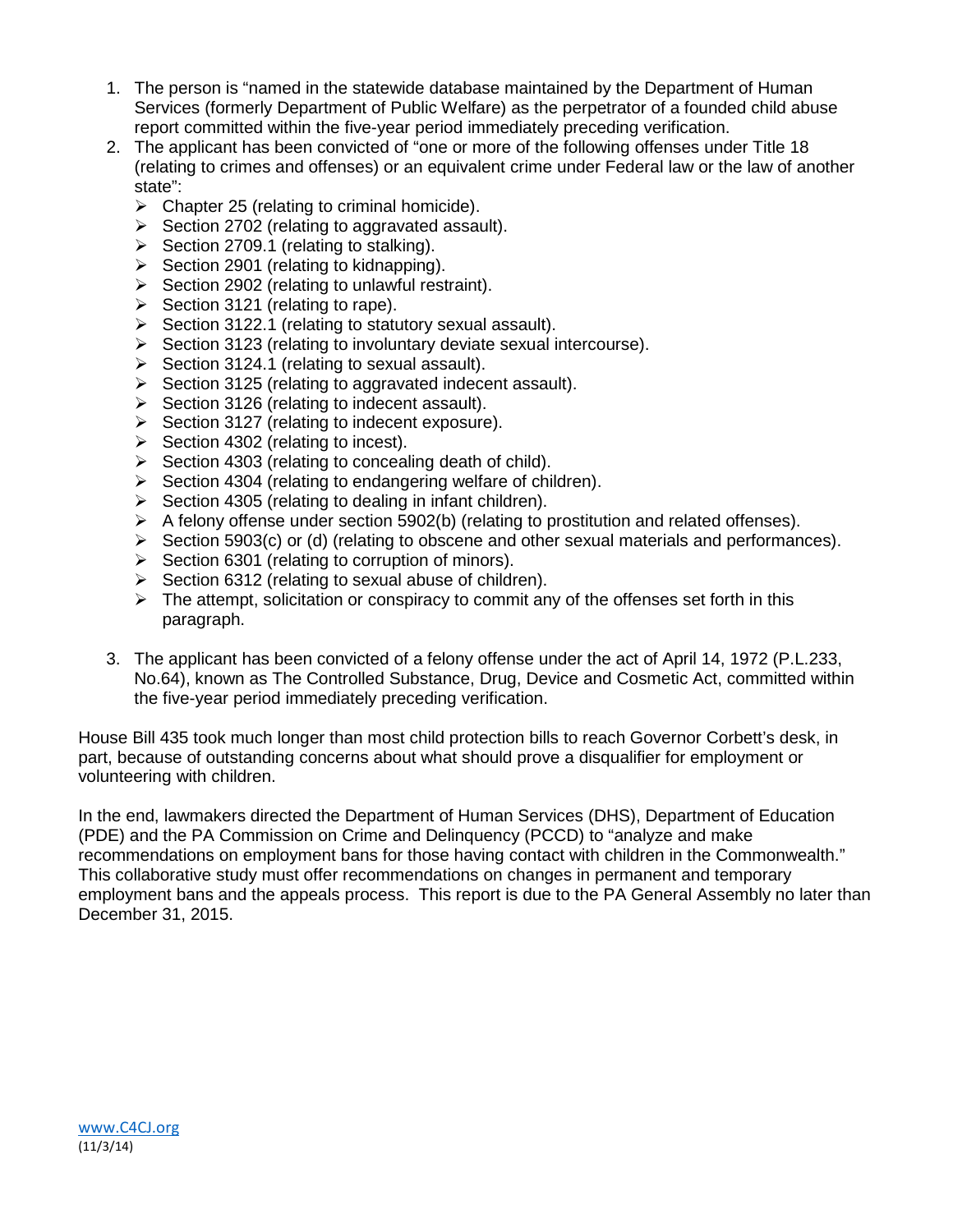## **Table 1: Criminal and child abuse background checks for employees and volunteers**

| Table 1: Criminal and child abuse background checks for employees and volunteers |                                                                            |    |                                                       |  |
|----------------------------------------------------------------------------------|----------------------------------------------------------------------------|----|-------------------------------------------------------|--|
| <b>CPSL Applicability</b>                                                        |                                                                            |    | <b>Required Checks</b>                                |  |
|                                                                                  | Employees having contact with children; adoptive and foster                | 1. | <b>Criminal History Record Information</b>            |  |
| parents with 6344 (A) applicable to the following individuals:                   |                                                                            |    | obtained from the PA State Police                     |  |
| 1.                                                                               | Employee of child care services <sup>2</sup>                               |    | $($10 \text{ fee})$                                   |  |
| 2.                                                                               | Foster parent                                                              | 2. | <b>Child Abuse Clearance obtained</b>                 |  |
| 3.                                                                               | Prospective adoptive parent                                                |    | through the PA Department of Public                   |  |
| 4.                                                                               | Self-Employed family day care provider                                     |    | Welfare (now known as the Department                  |  |
| 5.                                                                               | Person 14 years of age or older applying for a paid position as            |    | of Human Services) certifying if the                  |  |
|                                                                                  | an employee responsible for the welfare of a child or having               |    | applicant is named in the statewide                   |  |
|                                                                                  | direct contact with children                                               |    | database "as the alleged perpetrator in               |  |
| 6.                                                                               | Individual seeking to provide child care services under contract           |    | a pending child abuse investigation or                |  |
|                                                                                  | with a child care facility or program                                      |    | as the perpetrator of a founded report or             |  |
|                                                                                  | Individual 18 years of age or older residing with a foster parent          |    | indicated report" of child abuse. (\$10               |  |
| 7.                                                                               |                                                                            |    | fee)                                                  |  |
|                                                                                  | or prospective adoptive parent for at least 30 days in a calendar          | 3. | <b>Federal Criminal History Record</b>                |  |
|                                                                                  | year                                                                       |    | Information obtained by submitting a                  |  |
| 8.                                                                               | School employees (those governed by the Public School Code                 |    | full set of fingerprints to the PA State              |  |
|                                                                                  | and those outside of that Code)                                            |    | Police or its authorized agent for                    |  |
|                                                                                  |                                                                            |    | submission to the Federal Bureau of                   |  |
|                                                                                  | Provisional employment: An employer, administrator, supervisor or          |    | Investigation "for the purpose of                     |  |
|                                                                                  | another person making employment decisions "may employ" an applicant       |    |                                                       |  |
|                                                                                  | on a provisional basis "for a single period not to exceed 90 days" so long |    | verifying the identity of the applicant               |  |
|                                                                                  | as the applicant can document:                                             |    | and obtaining a current record of any                 |  |
| i.                                                                               | They have applied for the background checks/clearances,                    |    | criminal arrests and convictions."                    |  |
| ii.                                                                              | The employer has "no knowledge of information pertaining to the            |    | (\$28.75 fee)                                         |  |
|                                                                                  | applicant which would disqualify" employment; and                          |    |                                                       |  |
| iii.                                                                             | The applicant "swears or affirms in writing" that they have not            |    | Effective Date: These individuals will be             |  |
|                                                                                  | been convicted, in another state, of an offense similar to those           |    | required to obtain required background checks         |  |
|                                                                                  | disqualify employment in PA's CPSL.                                        |    | beginning December 31, 2014 with updated              |  |
| iv.                                                                              | The person "shall be immediately dismissed" if the background              |    | checks required every 36 months.                      |  |
|                                                                                  | checks reveal they are disqualified.                                       |    |                                                       |  |
| v.                                                                               | The applicant, pending returned background checks, is "not                 |    |                                                       |  |
|                                                                                  | permitted to work alone with children" and the applicant "work in          |    |                                                       |  |
|                                                                                  | the immediate vicinity of a permanent employee."                           |    |                                                       |  |
|                                                                                  |                                                                            |    |                                                       |  |
| Section 6344.1 -- Information relating to certified or registered                |                                                                            |    | <b>Criminal History Record Information</b>            |  |
|                                                                                  | day-care residents.                                                        |    | obtained from the PA State Police                     |  |
|                                                                                  |                                                                            |    | $($10$ fee)                                           |  |
|                                                                                  |                                                                            | 2. | <b>Child Abuse Clearance obtained</b>                 |  |
|                                                                                  | In addition to the requirements of Section 6344 (A), an individual who     |    | through the PA Department of Public                   |  |
|                                                                                  | applies "for a certificate of compliance or a registration certificate to  |    | Welfare (now known as the Department                  |  |
|                                                                                  | provide child day care in a residence" will be required to include         |    | of Human Services) certifying if the                  |  |
|                                                                                  | background checks for "every individual 18 years of age or older who       |    | applicant is named in the statewide                   |  |
|                                                                                  | resides in the home for at least 30 days in a calendar year."              |    |                                                       |  |
|                                                                                  |                                                                            |    | database "as the alleged perpetrator in               |  |
|                                                                                  |                                                                            |    | a pending child abuse investigation or                |  |
|                                                                                  |                                                                            |    | as the perpetrator of a founded report or             |  |
|                                                                                  |                                                                            |    | indicated report" of child abuse. (\$10               |  |
|                                                                                  |                                                                            |    | fee)                                                  |  |
|                                                                                  |                                                                            |    |                                                       |  |
|                                                                                  |                                                                            |    | The department "shall refuse to issue or renew a      |  |
|                                                                                  |                                                                            |    | certificate of compliance or registration certificate |  |
|                                                                                  |                                                                            |    | or shall revoke a certificate of compliance or        |  |
|                                                                                  |                                                                            |    | registration certificate if the day-care home         |  |
|                                                                                  |                                                                            |    | provider or individual 18 years of age or older       |  |

<span id="page-3-0"></span><sup>&</sup>lt;sup>2</sup> Child-care services is defined as the following: Child day-care centers, Group day-care homes, Family day-care homes, Foster homes, Adoptive parents, Boarding homes for children, Juvenile detention center services or programs for delinquent or dependent children, Mental health services for children, Services for children with intellectual disabilities, Early intervention services for children, Drug and alcohol services for children, Day-care services or programs that are offered by a school, Other child-care services that are provided by or subject to approval, licensure, registration or certification by the Department of Public Welfare or a county social services agency or that are provided pursuant to a contract with the Department of Public Welfare or a county social services agency.

 $\overline{a}$